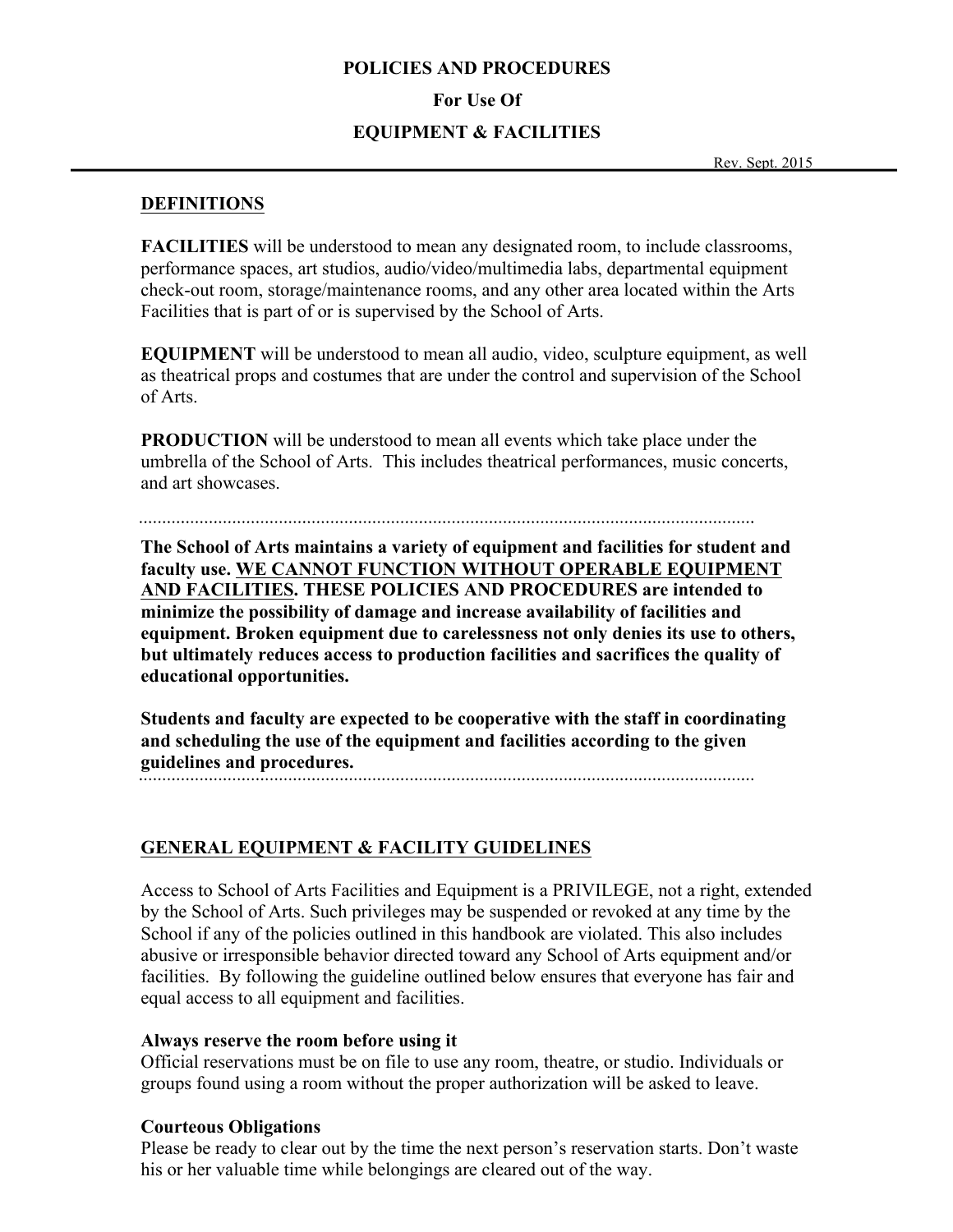## **No Food or Drink**

Absolutely no eating, drinking, or smoking is allowed in any of the School of Arts Performance Spaces or computer labs.

## **Clean Up**

Clean the rooms up prior to the end of the reserved time. Put trash in the trashcan. Start cleaning up early so that the room will be available for the next person.

## **Loan Agreements/Contracts**

All SofA equipment must have a signed Property Loan Agreement on file at the time of checkout. All SofA class and student production participants must have a signed Production Contract on file.

#### **Personal Responsibility**

Leaving a mess in any facility; or if the equipment shows any sign of negligence, carelessness; forgetting to secure the room when leaving the facility; or if there is evidence of the presence of food, drink, or smoking in the facilities can result in the suspension of access privileges.

#### **Communication**

In-class course work, theatre productions, music concerts, gallery showings, and all events will be successful with effective communication between students, faculty, and staff. Advance planning and interaction with all parties involved will lead to a smooth and valuable educational experience.

# **MANAGEMENT OF ARTS FACILITIES**

The operation of each Arts technical facility (classrooms, theatres, studios, labs and equipment check-out) is assigned to the SofA technical staff. To the extent that funding is available, student assistants may also be hired to assist the staff. Faculty, staff and student assistants are expected to follow the procedures and enforce the policies for each facility in which they work. The hours of service, open lab period and rules are posted at each facility. Faculty and staff are responsible for ensuring that rules are followed, especially those involving food and drinks in the labs and studios.

## **PERFORMANCE, STUDIO, LAB ORIENTATION & SUPPORT**

All faculty members who are assigned to teach in a college technical facility or who require technical support should sign up and receive orientation for their respective facilities prior to the beginning of their classes. The technical staff member assigned to each facility is responsible for coordinating and conducting orientation sessions for that facility. The technology staff will make training arrangements directly with the faculty via e-mail. The goal of the orientation is to provide faculty with a thorough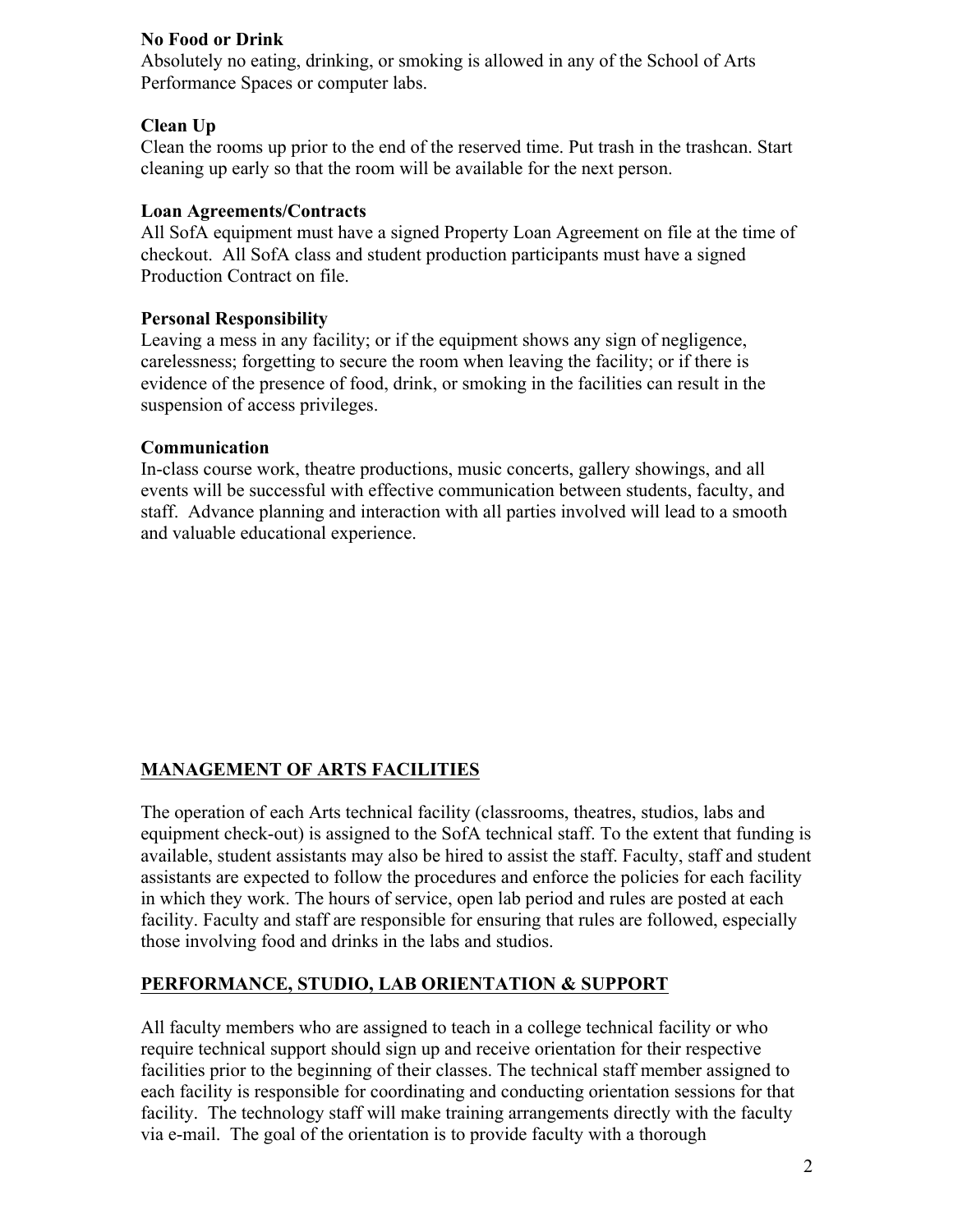understanding of the hardware, software, protocol and any special applications for each facility used in their classes, and to prepare them for teaching the hands-on technology component of that class.

The technology staff members may then follow up the class training by assisting students as needed. It is an appropriate responsibility of each staff member, including student assistants, to assist in training faculty and students to use each facility; however, the functions of the staff members do not include teaching the subject matter of courses for faculty members.

It is important to note that student training should be conducted effectively in a group environment to avoid the need for follow-up one-on-one student training by the technology staff. This is particularly important given that the college has less than one instructional staff member for each facility. Individual assistance should only deal with special problems during open lab, studio, and rehearsal hours. Instructors must not expect the technology staff to be present for a given class period, as the technology staff must address issues in different locations throughout the day, often on short notice.

## **PERFORMANCE, STUDIO & LAB ACCESS**

- 1. The open lab or studio hours will be posted outside the facility as early in the semester as possible.
- 2. In general, when there is no class meeting, reservation or authorized event in a theatre, studio or lab during the posted operating hours, that theatre, studio or lab may be considered open and available for use by qualified students who:
	- a. Have in-class training prior to use;
	- b. Are a current California State University, San Marcos student;
	- c. Are on a SofA approved list for that facility;
	- d. Have a valid California University, San Marcos student ID.
- 3. Qualified students enrolled in the School of Arts may use the school facilities during open lab hours to complete class or co-curricular projects, either by reservation or on a walk-in basis, depending on the protocol for that facility.
- 4. When open lab hours are in effect, follow these steps to gain access:
	- a. If authorized and have a reservation on file to use the lab/studio/theatre and it is locked, go to Arts Technical Support located in Arts 239a to gain access.
	- b. Arts Technical Support is open from 9:00 am. 7:00 pm. M TH, and Fri. from  $9:00 \text{ am} - 5:00 \text{ pm}$ .
	- c. If it is after hours, please contact CSUSM Public Safety at (760) 750-4567 for access upon arrival on campus. Have a student ID ready so Public Safety can verify the name is on the access list. Please be patient, it may take a few minutes for an officer to arrive to unlock the door.
- 5. While outside guests are allowed to accompany students and faculty during open lab hours, be aware that the authorized student takes full responsibility for the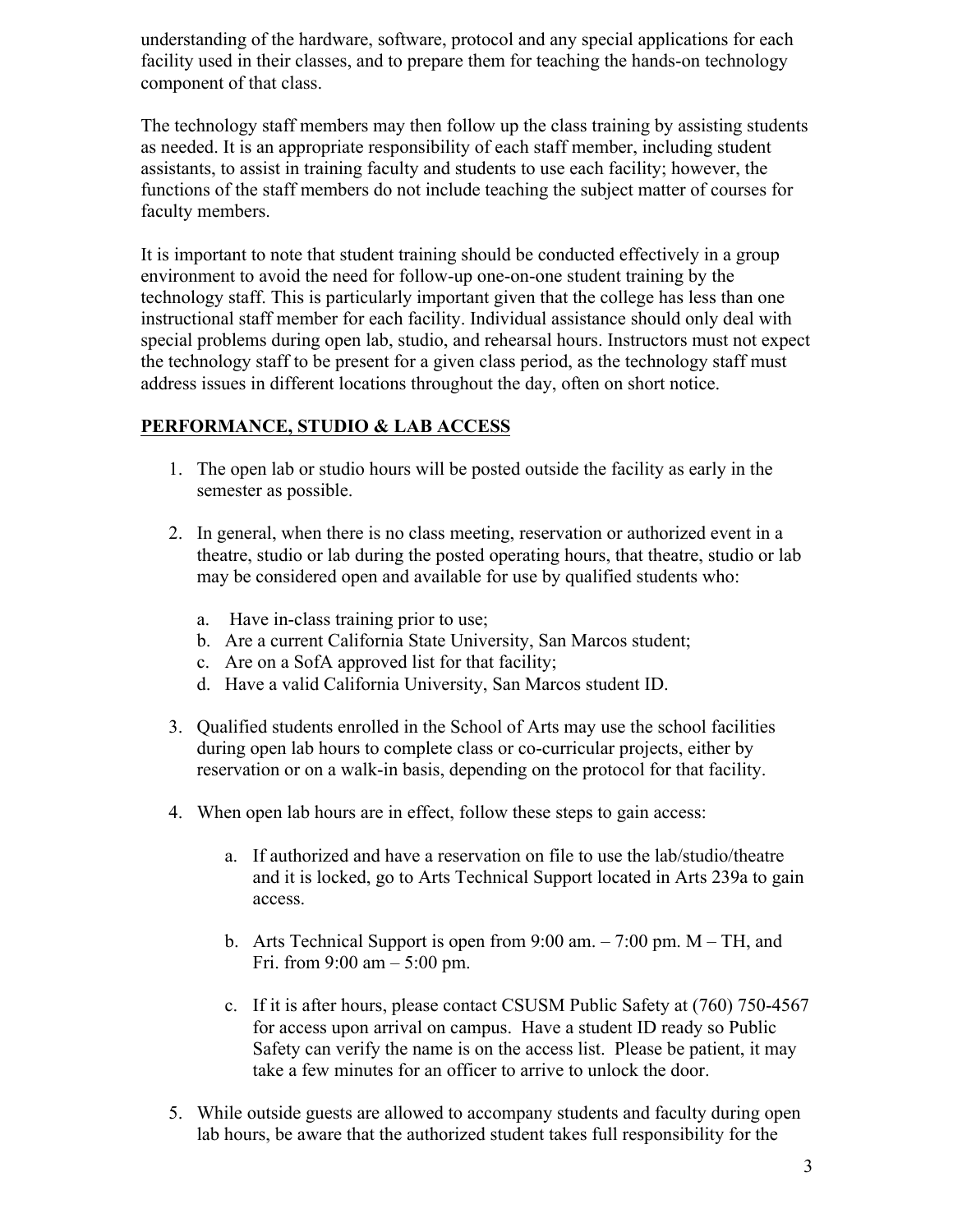facility when in use. Any violation of the policies will lead to an immediate suspension of privileges.

6. Enrolled students will automatically be added to the appropriate Arts facilities access list at the beginning of the semester. The access list is based on the current course roster. If there are add/drops at the beginning of the semester, the instructor is responsible for notifying Arts Facilities Scheduling so the access list may be updated.

Additionally, each staff member has the authority to limit anyone's use of a facility, if necessary, such as in the case of a student spending an excessive period of time on a computer when others need access to that same computer, or a student is rehearsing in a space past their scheduled reservation. The objective is to give equal access to facilities and equipment to all qualified students.

# **EQUIPMENT LIABILITY**

- 1. Before student, faculty, and staff may borrow or use any SofA equipment, an Equipment Checkout Agreement Form must be completed and processed by the Checkout Staff.
- 2. *Signing the* Equipment Checkout Agreement Form *acknowledges acceptance of full financial responsibility for all equipment.*
- 3. In the case of lost or stolen equipment during the period of checkout, the borrower MUST:
	- a. Immediately file a report with the appropriate police department;
	- b. Provide a copy of the police report to the School of Arts;
	- c. File a Stolen Item Report form with Arts Technical Support;
	- d. Meet with the University's Property Survey Board, if requested, to explain the circumstances of the loss.
	- e. Arrange to reimburse the School of Arts for the full value of all missing equipment checked-out to the student.
- 4. If departmental equipment becomes DAMAGED during the period of checkout, the borrower MUST:
	- a. File a Damaged Equipment report with Arts Technical Support;
	- b. Arrange to reimburse the School of Arts for the repair or replacement of the damaged item(s).

## **EQUIPMENT CHECK-OUT**

- 1. Arts Technical Support is a School of Arts facility. All University equipment must be checked out centrally from there in order to maximize accessibility, manage inventory and reduce duplication of functions.
- 2. A technical staff member (Checkout Supervisor) is assigned to that facility, manages the equipment, is in charge of the inventory, scheduling, reservations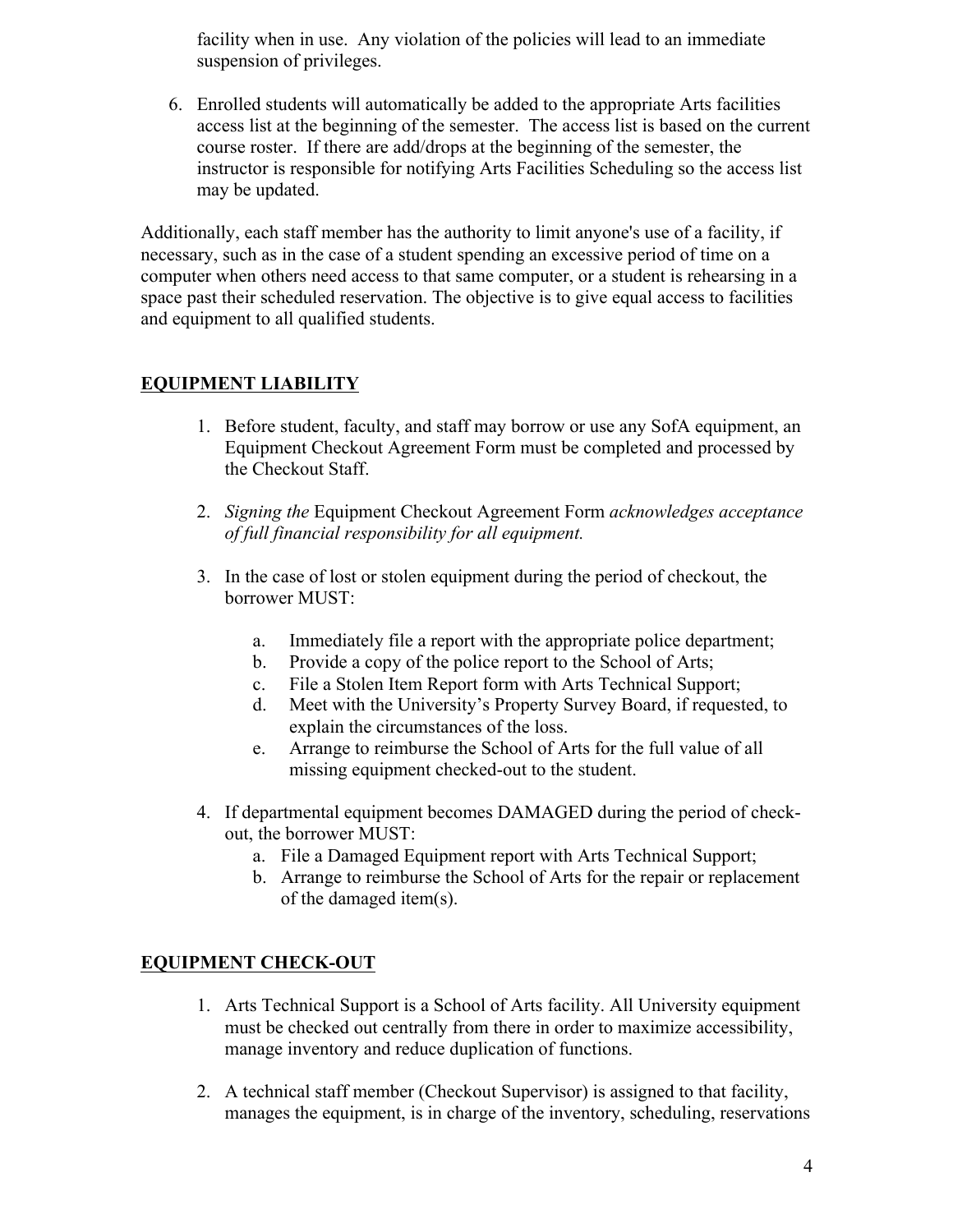and maintenance of the equipment; hires, trains and manages student assistants.

- 3. Student assistants, when available, perform check-out duties and help students and faculty on a limited basis.
- 4. All equipment requests, whether in connection with class assignments or cocurricular projects, must have the approval of a faculty member who is trained or has received orientation for use of that particular equipment.
- 5. All students who plan to check-out equipment must:
	- a. Have in-class training prior to the check-out;
	- b. Must be a current California State University, San Marcos student;
	- c. Be on a SofA approved list for that equipment.
- 6. Students are required to present school I.D. when checking out equipment. No other I.D. is accepted.
- 7. Rules and regulations for checking out equipment apply to all School of Arts and campus members.
- 8. Based on prior consultation with faculty, the checkout room personnel may assign priorities for the use of certain equipment for classroom and cocurricular activities.
- 9. Enrolled students will automatically be added to the appropriate Arts equipment access list at the beginning of the semester. The access list is based on the current course roster. If there are add/drops at the beginning of the semester, the instructor is responsible for notifying Arts Technical Support.
	- a. The Checkout supervisor matches the lists against the inventory and either confirms the requests or gives recommendations to the faculty member based on the existing equipment.
	- b. The Checkout supervisor may ask faculty to adjust their requirements in order to make the required equipment available to all students in question.
	- c. Whenever possible, faculty members should collaborate to stagger assignments to ensure the most efficient use of the equipment and facilities.
- 10. To use staff and student assistant time efficiently, check-outs and check-ins may be limited to specific times during each working day.
- 11. The checkout system relies on each student, faculty member, and staff to return equipment on time.

*School Of Arts policy pertaining to late equipment fines and the appeal process can be found by visiting the Arts Technical Support website.*

# **EQUIPMENT RESERVATIONS**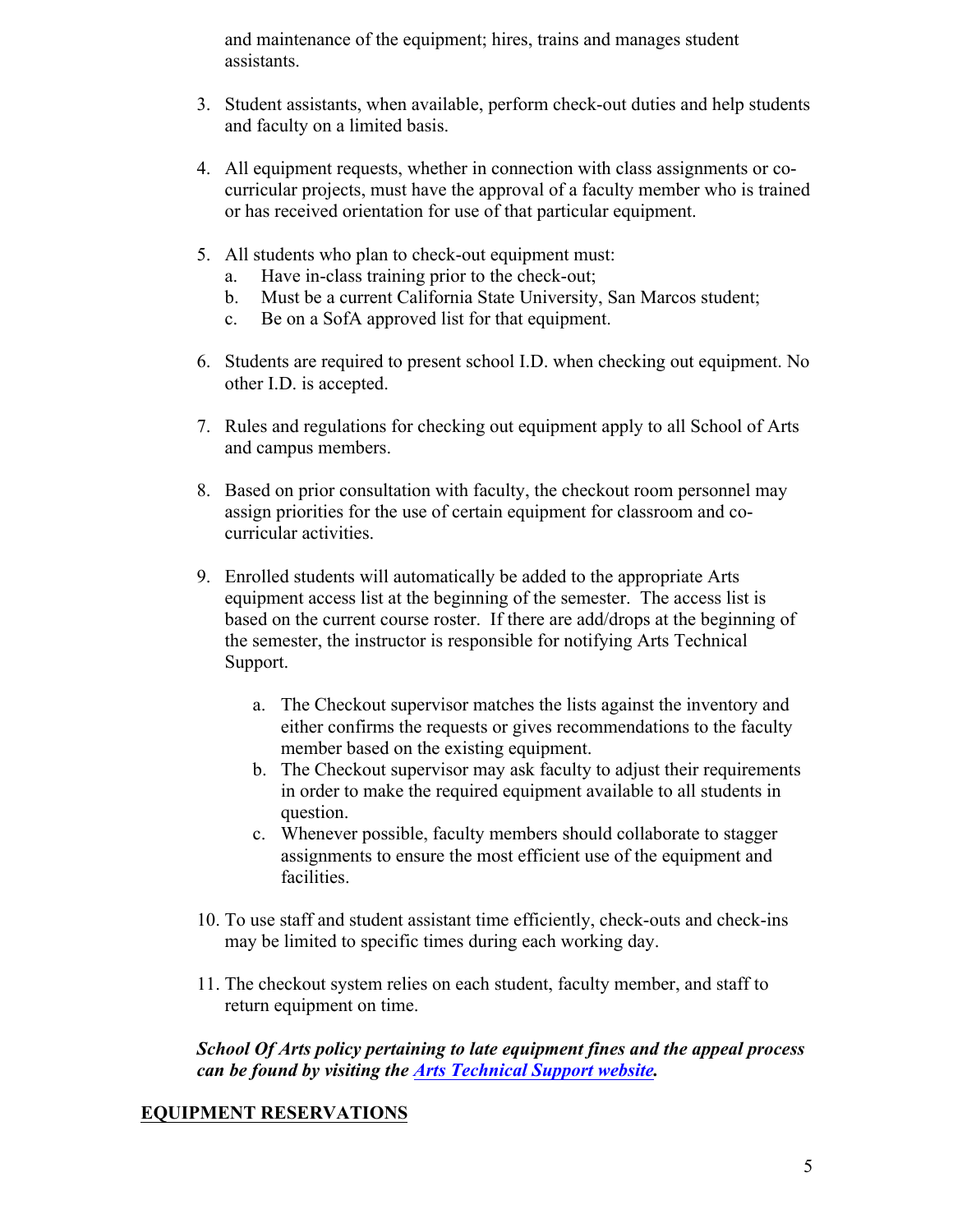- 1. Students and faculty are encouraged to reserve equipment required for a class session, production or event early in the semester to avoid schedule conflicts later in the semester.
- 2. Students and faculty should submit their reservation request online by visiting the SofA website and clicking on "Reserve Equipment".
- 3. For in-class demonstrations, faculty members may pick up their equipment in Arts Technical Support, or request to have it delivered to their classroom during Arts Technical Support open hours. However, the instructor must be present to verify their equipment, and sign the Equipment Checkout Agreement Form.
- 4. Operating hours of Arts Technical Support are 9:00 am to 7:00 pm, M-TH, and Fri. from 9:00 am to 5:00 pm. Checking out and/or prepping equipment may not extend beyond the closing time period.
- 5. Equipment to be checked-out to evening classes must be picked-up prior to the 7:00 pm or 5:00 pm closing time. Special arrangements for equipment return should be made by the instructor and the Arts Technical Support staff.
- 6. Cooperation and good communications are essential. Detailed reservation instructions can be found at Arts Technical Support.

# **EQUIPMENT RETURN**

- 1. Equipment must be returned on time.
- 2. Arrangements for due date extensions must be made with Arts Technical Support.
- 3. Failure to return equipment on the date indicated on the check-out form will incur a late fee and a notification regarding the violation of the equipment return policy.

## *University policy regarding Category IV Fees for late equipment can be viewed by visiting this link.*

- 4. Multiple infractions will result in denial of further check-out privileges.
- 5. Equipment must be returned during scheduled check-in hours:
	- a. The equipment must be delivered in-full and damage free no later than the due date as indicated on the check-out form. Returns are accepted only in Arts 239a during posted hours.
	- b. The equipment return process involves inspecting each item for missing parts and/or overall working condition.
	- c. Due to security issues, dropping-off equipment and leaving it unattended in the department office, classroom, hallway, or staff office prior to or after regular check-in hours is prohibited. Violation of this policy may also lead to suspension of equipment usage.